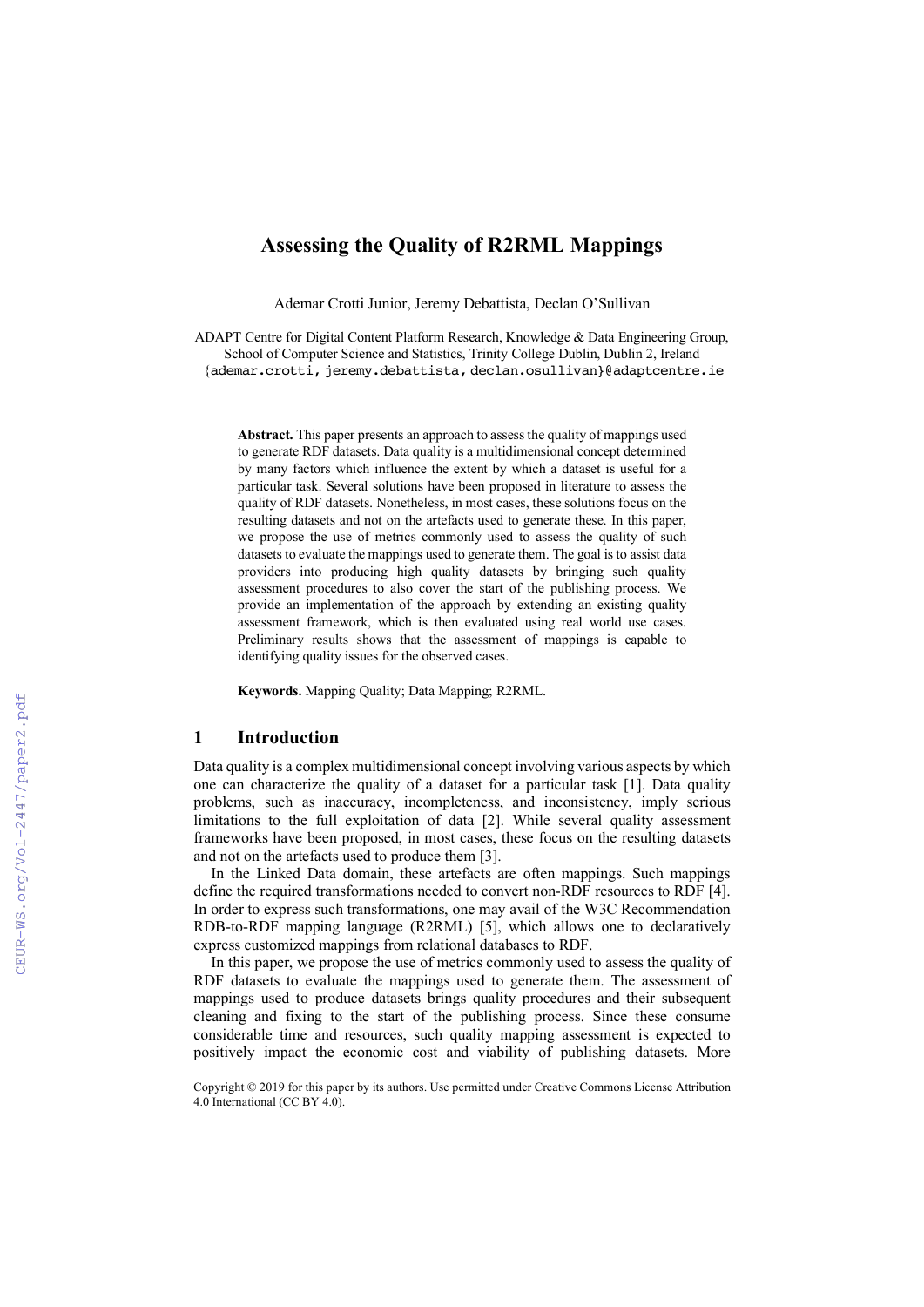specifically, an error in a declarative mapping may become exponentially larger in the resulting dataset. In order words, each mapping violation would lead to a violation in the final dataset on the number of values contained in the input source. Therefore, an incorrect mapping can be considered a *root cause error* in the respective resulting dataset. Identifying and fixing *poor quality* mappings earlier would also mean that the published dataset is guaranteed to be free of the determined quality deficiencies. The main contributions of this paper can be summarized as follows: i) an approach for assessing mappings that generate RDF datasets; ii) an implementation of the approach which extends Luzzu [6], a data quality assessment framework, which may also be integrated to mapping editors; and iii) an evaluation of the approach using real world use cases together with preliminary results which show that such assessment of mappings is capable of identifying violations and inconsistencies for the observed cases.

The remainder of this paper is organised as follows: Section 2 briefly describes the R2RML mapping language. Section 3 presents our proposed approach to assess the quality of mappings. Section 4 presents an evaluation and its initial results executed with real world use cases. Section 5 describes the related work. Section 6 concludes the paper and discusses future work.

# **2 R2RML Mapping Language**

The RDB to RDF Mapping Language<sup>1</sup> (R2RML) [5] is the W3C Recommendation for the transformation of relational databases to RDF. R2RML mappings consist of one or more *triples maps*. Each *triples map* has one (1) *logical table*, (2) one *subject map*, and (3) zero or more *predicate object maps*; (4) *Graph maps* may be used in *subject maps* or *predicate object maps* to assign triples to named graphs.

- 1. **Logical Table.** The table, view, or SQL query from which RDF will be generated.
- 2. **Subject Map.** Define the subjects of the RDF triples. These subjects can be IRIs or blank nodes. You may also define subjects to be instances of zero or more class types.
- 3. **Predicate Object Map.** Define the predicates, using *predicate maps*, and objects, using *object maps*, of the RDF triples. Each *predicate object map* must have at least one *predicate map* and one *object map*. Predicates must be valid IRIs. Objects may be IRIs, blank nodes or literals. For literal values, it is possible to define a datatype or a language tag. You may also link the subjects defined in triples maps trough *parent triples map*. A *parent triples map* can have zero or more join conditions.
- 4. **Graph map.** *Graph maps* are used to assign triples to (named) graphs. These may be used in *subject maps* or in *predicate object maps*. Let *X* be the set of *graph maps* of a *subject map*. If *X* is not empty, then all  $rr:class$ assertions, which play the role of  $rdf:type$ , will be stored in all graphs in *X*. Otherwise they are stored in the default graph. Let *Y* be the set of graph maps of a *predicate object map*. If the union of *X* and *Y* is not empty, then all

 <sup>1</sup> https://www.w3.org/TR/r2rml/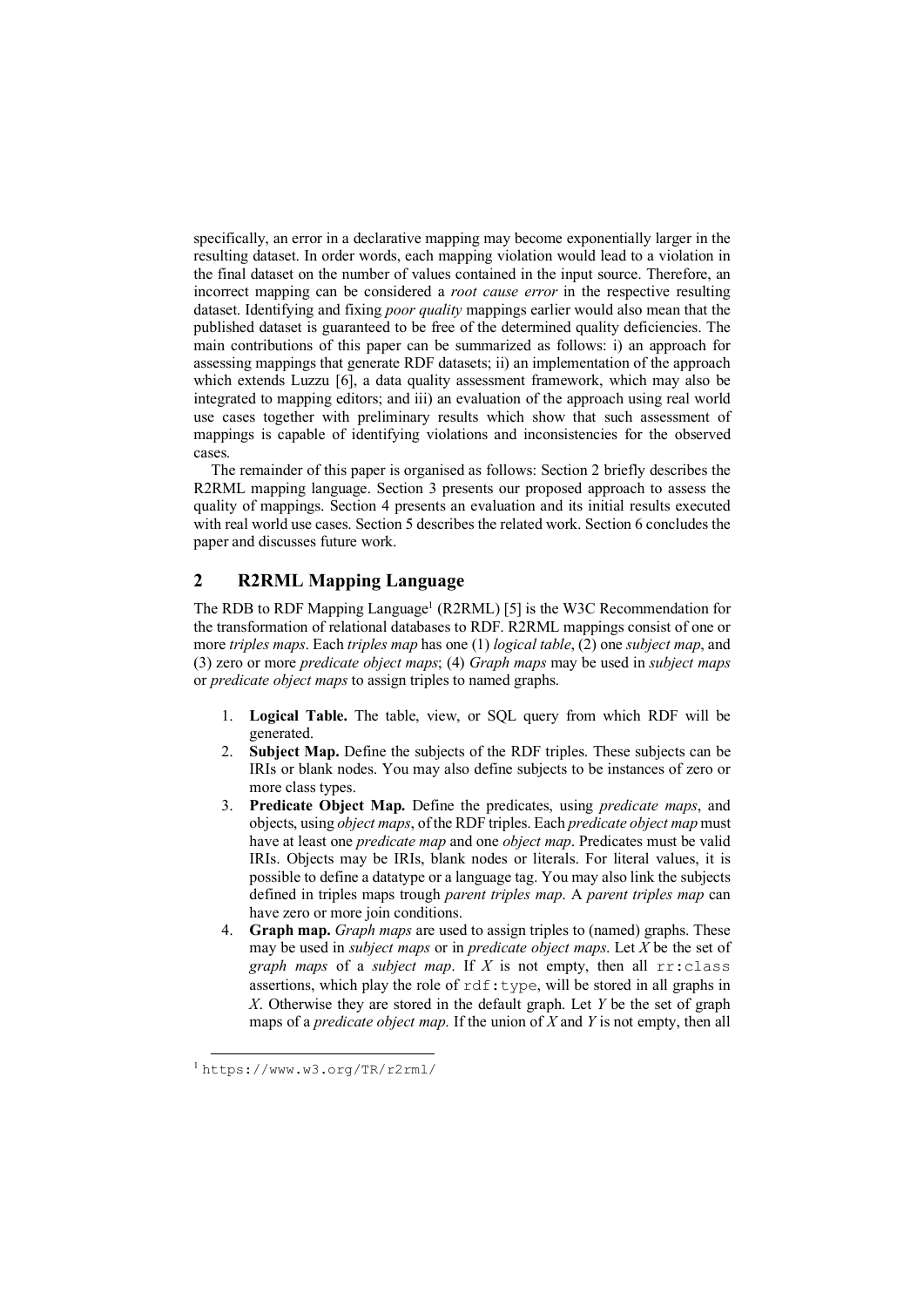triples generated by the *predicate object map* are stored in all graphs of the union. Otherwise they are stored in the default graph.

The *subject map*, the *predicate map* and the *object map* are called *term maps*. *Term maps* express how an RDF term – which may be an IRI, a blank node or a literal – is generated. A *term map* can be a constant-valued term map which always generates the same RDF term, a reference-valued term map that is the data value of a referenced column attribute from a given *logical table*, or a template-valued term map that is a valid string template that may contain referenced column attributes from a given *logical table*. **Listing 1** presents an example of an R2RML mapping.

```
@prefix rr: <http://www.w3.org/ns/r2rml#> .
@prefix foaf: <http://xmlns.com/foaf/0.1/> .
<#TripleMap1>
   rr:logicalTable [ 
     rr:tableName "students"; 
   ];
   rr:subjectMap [
     rr:template "http://example.org/student/{id}"; 
     rr:class foaf:Person;
   ];
   rr:predicateObjectMap [
     rr:predicate foaf:name; 
     rr:objectMap [ rr:column "name"; 
   ]; 
];.
```
**Listing 1**: R2RML mapping definition

In this mapping, a *triples map* defines the *logical table* to be *students* – which may be a table or view from a relational database. The same *triples map* defines the subjects of the triples to have the IRI template string http://example.org/student/{id}, where *id* is an attribute column coming from the logical table *students*. In this case, for row with *id* equals to 1, the execution of this mapping would generate the subject http://example.org/student/1 and so on. The *subject map* also declares the subjects of the triples to be instances of the class foaf:Person. Finally, a *predicate object map* relates the subjects to the predicate foaf:name where the object of the triples are values coming from the attribute column *name* from the declared logical table *students*.

# **3 Assessing the Quality of R2RML Mappings**

This section presents our proposed approach for assessing the quality of mappings. The main goal is to assist data providers into producing high quality datasets by assessing the quality of the mappings used to generate those datasets. In detail, this section presents a motivating example, a description of the proposed approach, four mapping quality metrics which have been implemented to assess R2RML mappings, a description stating how the quality reports generated by the quality assessment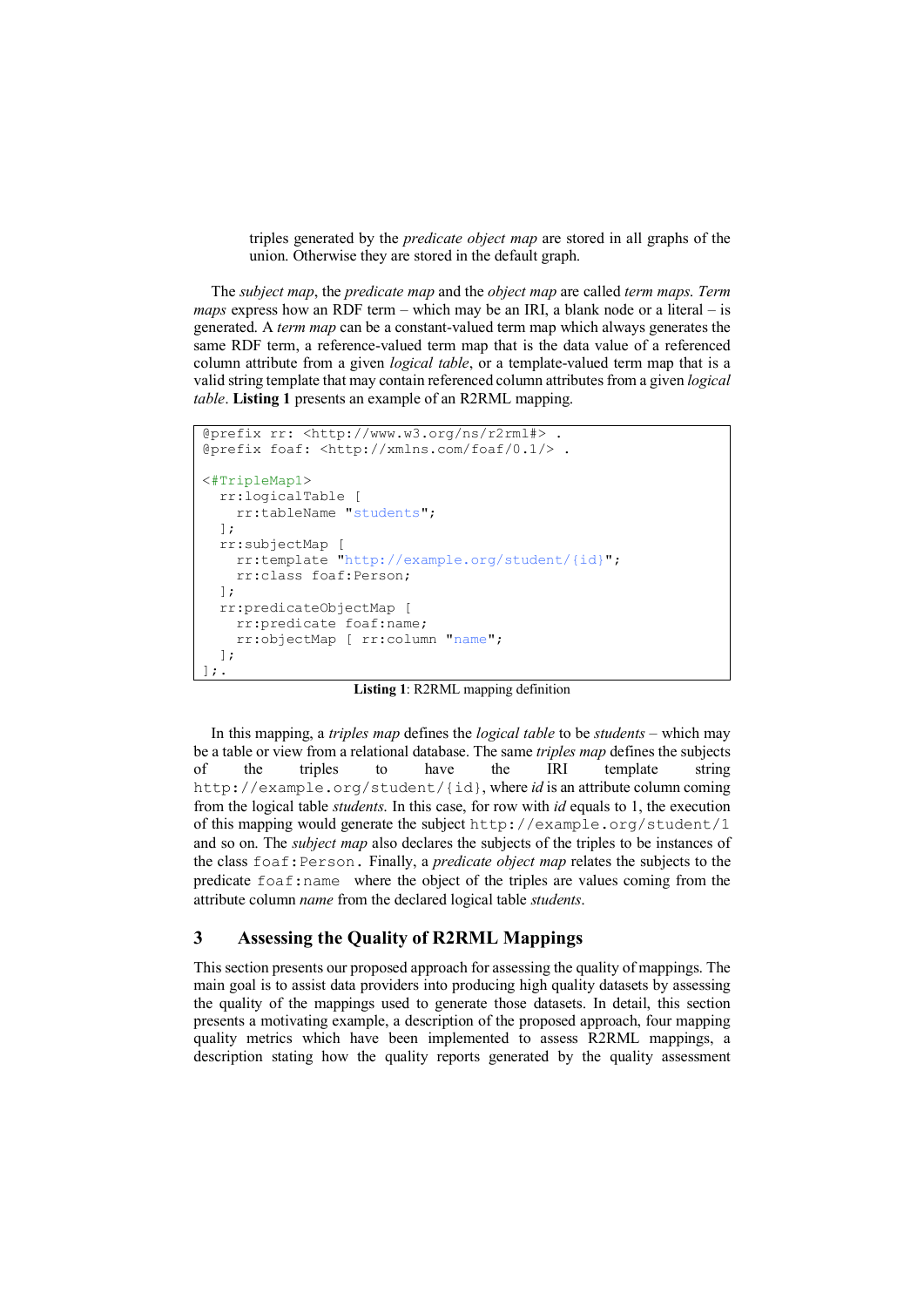framework can be used to identify erroneous mappings, and finally, a discussion about the general limitations of the proposed approach.

## **3.1 Motivating Example**

An example taken from the DBLP bibliography dataset (which is described and used in the evaluation presented in Section 4) is shown in Listing 2. In this mapping the property dcterms:partsOf is used to relate publications.

```
# ... prefixes ...
# \dots[] rr:predicateObjectMap [
    rr:predicate dcterms:partOf ;
     rr:objectMap [
      rr:parentTriplesMap <#Publications> ;
              rr:joinCondition [
                          rr:child "crossref" ;
                          rr:parent "dblp_key" ;
              ];
       ]; 
\Box
```
**Listing 2:** Excerpt of the DBLP mapping

The execution of this mapping would generate triples using the aforementioned property on the number of rows returned from the input source. Each of these triples would have the same inconsistency where the property dcterms:partOf would be discovered to be undefined when dereferenced against its namespace<sup>2</sup>. These inconsistencies found in mappings, as mentioned in Section 1, can be classified as *root cause errors* since they are introduced at mapping level but are often only discovered when the dataset has been generated and published.

Our proposed approach allows one to define mapping quality metrics, where such errors and inconsistencies can be discovered and fixed at mapping design time. In order to assess mappings expressed in R2RML, such as in our example, a quality metric concerned with the usage of undefined properties<sup>3</sup> would access portions of the mapping where such properties are defined. In R2RML, these are found in *predicate maps* within *predicate object maps*, as explained in Section 2. This metric would then analyze each property used in the mapping and report an error when it is not possible to dereference them against their namespace.

#### **3.2 Our approach**

Data quality, as stated in Section 1, is a complex multidimensional concept involving various aspects by which one can characterize the quality of a dataset for a particular task [1]. In a survey presented in [1], the authors classify data quality in four categories: accessibility, intrinsic, context, and representational. These categories are further described in 18 dimensions, and 69 metrics. The authors also define a data quality

<sup>&</sup>lt;sup>2</sup> As it is described in Section 4, the correct property is dcterms: isPartOf.

<sup>&</sup>lt;sup>3</sup> The implementation of such metric using our approach is described in Section 3.3.2.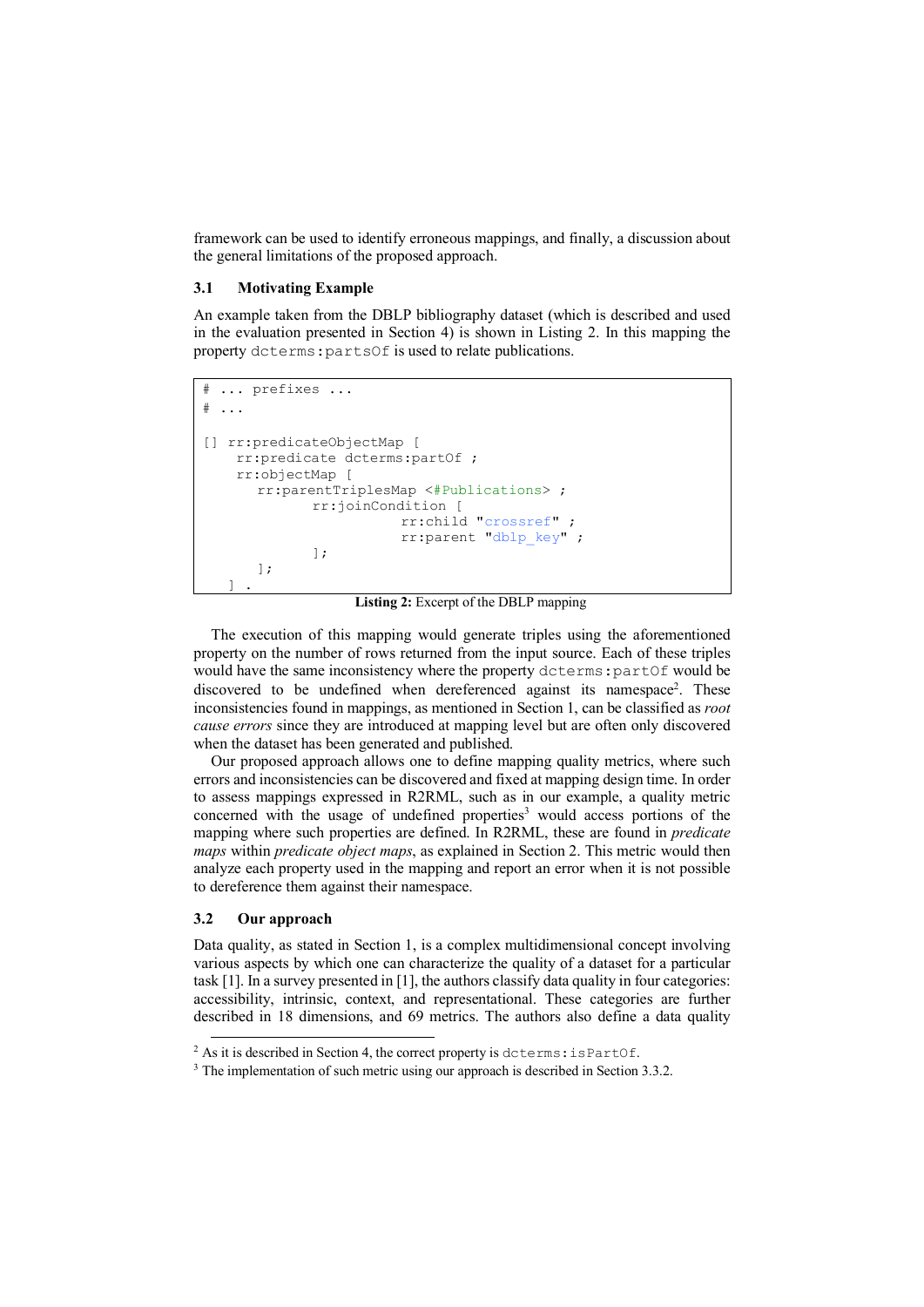assessment *metric*, *measure*, or *indicator*, as a "procedure for measuring a data quality dimension" [1].

Mappings define how the RDF dataset will be formed, thus assessing the quality of mappings directly correlates to the quality of the resulting dataset. In this work, we propose the use of data quality assessment metrics to evaluate the mappings used to generate RDF datasets. Such assessment would supply data providers with quality information that can be used to identify and solve violations at an earlier stage of the data publishing lifecycle. We argue that the earlier data quality problems are identified and fixed the better, as mappings may be reused multiple times with different input sources. Thus, the quality assessment of mappings would avoid the propagation of violations to all datasets generated by a particular mapping.

In order to assess the quality of mappings, we have extended the Luzzu Framework<sup>4</sup>. Luzzu [7] is a scalable and customizable Linked Data quality assessment framework that is extensible (i.e it allows for new metrics to be added to the framework), and provides interoperable standardized quality metadata and quality problem reports. The latter is used to identify different types of problems in the assessed dataset (or in this case mappings). Even though Luzzu allows for the scalable assessment of RDF datasets by streaming, this is not required for mappings as, in contrast with RDF datasets, these mapping documents are usually much smaller in size. Nonetheless, Luzzu, as mentioned, provides an extensible framework for the implementation of custom quality metrics. Furthermore, Luzzu also allows for the generation of detailed reports together with metadata on the execution of quality metrics which are expressed through an ontology-driven process which allows for its reuse within other semantic frameworks and tools.

Our extension of the Luzzu framework makes use of an R2RML processor [8], which builds an in-memory data structure once the mappings are loaded in Luzzu. This data structure is internally exposed by Luzzu to the third party implemented metrics. This extension was supported by the implementation of four metrics related to the representational category of data quality<sup>5</sup>. These metrics draw inspiration from the ones presented in [2], which have been used to assess Linked Data datasets, being translated to assess mappings in this study. The representational category is concerned with the design of the data. In other words, metrics in these categories evaluate how well the data is represented in terms of best practices and guidelines [1].

### **3.3 Mapping Quality Metrics**

The following subsections present four metrics implemented to assess the quality of mappings. Each metric is presented with the following structure:

- Discussion: a discussion describing the quality metric.
- Definition: how metric is calculated.
- Implementation: how the metric was implemented in the assessment of R2RML mappings.

 <sup>4</sup> https://github.com/Luzzu/Framework/tree/V5

<sup>5</sup> https://github.com/ademarcrotti/r2rml-quality-metrics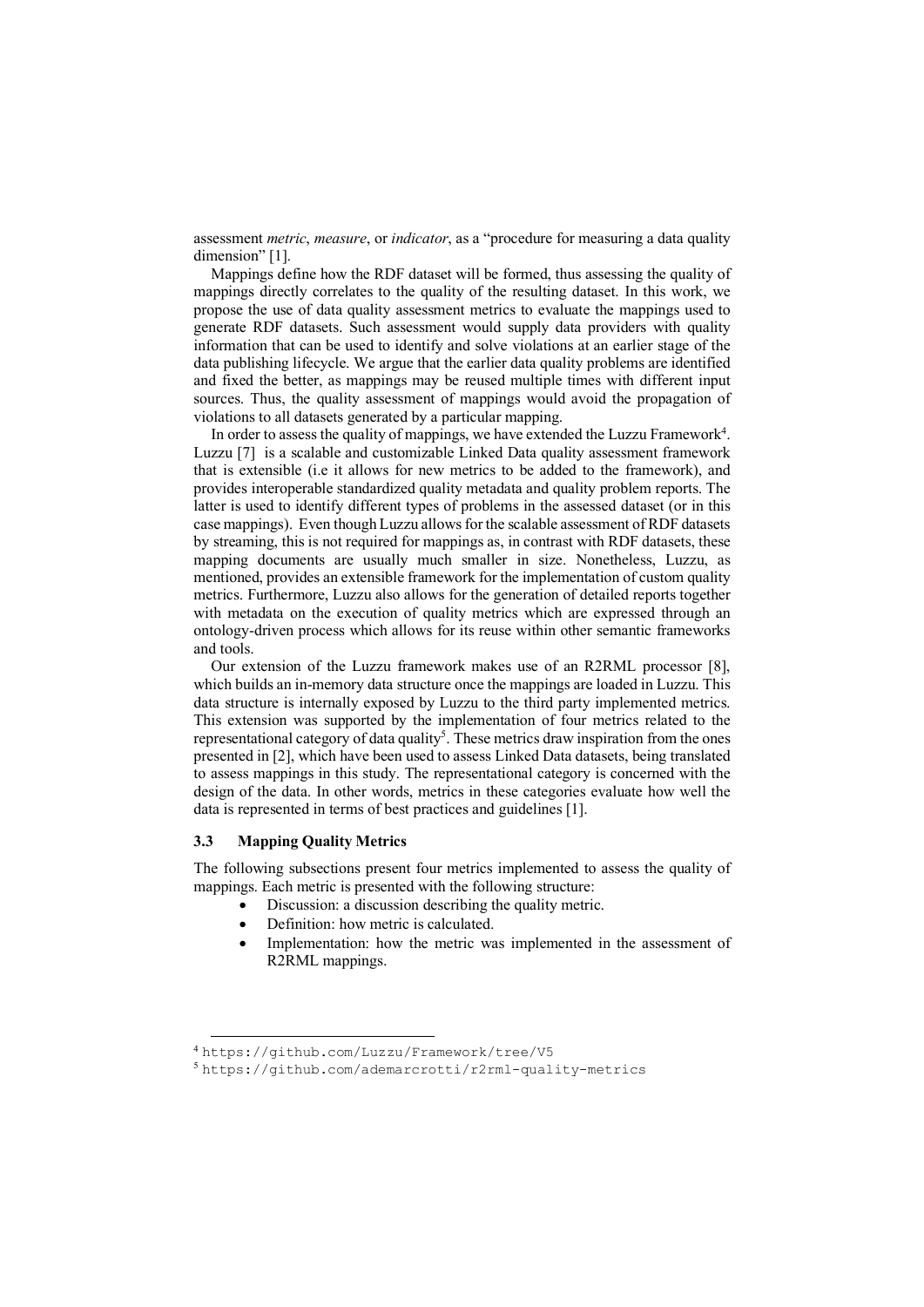### **3.3.1 Usage of undefined classes**

The aim is to assess the use of undefined classes in a mapping.

**Discussion.** The use of classes without a formal definition is undesirable, as agents would not be able to understand how the data should be interpreted, for instance, during reasoning [1]. Errors leading to such invalid usage include syntactic errors, the use of inexistent classes, or schema dereferenceability<sup>6</sup> issues.

Classes are considered undefined when it is not possible to dereference them against their namespace.

**Definition.** This metric is defined as one minus the sum of all undefined classes used in a mapping divided by the total sum of classes in a mapping.

**Implementation.** This metric considers classes associated to *subject maps* through the property rr:class, and *predicate object maps* relating the property rdf:type to a constant *object map* through the property rr:constant (or its shortcut rr:object).

The use of template and column term maps, which are valid in R2RML, are not considered in this metric as this would require to access the input data in order to form those class type IRIs. In other words, this would mean that to fully assess the usage of undefined classes one would need to generate all class IRI types referencing columns in each *logical table* given in a mapping.

#### **3.3.2 Usage of undefined properties**

The aim is to assess the use of undefined properties in a mapping.

**Discussion.** In similar way to the metric assessing the usage of undefined classes, this metric is also related to syntactic errors, inexistent properties, and dereferencability issues.

Undefined properties are the ones where it is not possible to dereference them against their namespace.

**Definition.** This metric is defined as one minus the sum of all undefined properties used in a mapping divided by the total number properties.

**Implementation.** This metric considers properties defined using a constant *term map* through a *predicate map* (or the shortcut property rr:predicate). As mentioned, one may use template or column term maps in order to define how RDF terms are generated in R2RML, however, these refer to attribute columns in the *logical table*.

#### **3.3.3 Usage of blank nodes**

The aim is to assess the use of blank nodes in a mapping.

**Discussion.** The use of blank nodes is undesirable because they cannot be externally referenced. The scope of blank nodes, thus, is limited to the RDF documents in which they appear.

It is important to note that even though discourage, blank nodes may be necessary in a number of datasets, which would allow, for instance, the RDF representation of more complex structures [2]. Thus, this metric may be informative on how blank nodes have

 <sup>6</sup> Linked Data principles recommend that all IRIs in a dataset are deferenceable i.e. that HTTP clients are able of accessing and receiving the resources identified by such IRIs [2].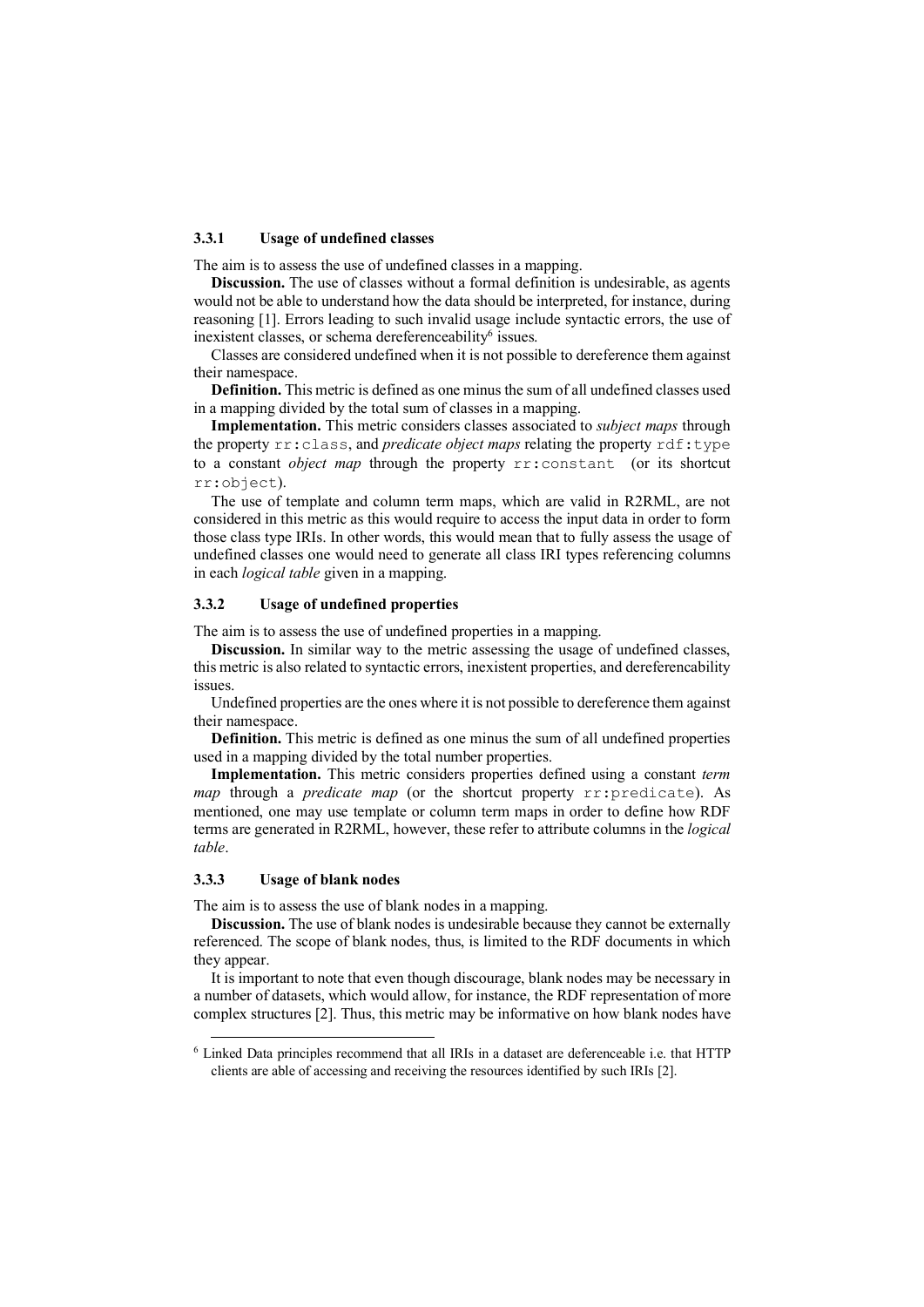been used to design a dataset, or deployed to identify use cases in which an IRI should have been used. Finally, users may also decide not to assess their mappings through this metric,

**Definition.** This metric is defined as the sum of all resources defined as blank nodes definitions divided by the total number resources in a mapping.

**Implementation.** This metric considers all resources defined as blank nodes in a mapping. R2RML allows one to define the subject and object of the triples as blank nodes by associating the *term map* generating an RDF term with a blank node term type (rr:BlankNode).

#### **3.3.4 Usage of RDF reification**

The aim is to evaluate the use of the RDF reification model in mappings<sup>7</sup>.

**Discussion.** The usage of the RDF reification model, even with the introduction of property paths in SPARQL 1.1, is discouraged due to their complex syntax and semantics. Another issue is related to this data structure often being used in combination with blank nodes, which is also discouraged.

Similar to the usage of blank nodes, even though undesirable, a number of use cases may require the use of the RDF reification model. As an example, provenance may be designed to use RDF reification for a particular dataset [2].

**Definition.** This metric is defined as the sum of all classes and properties related to the use of reification divided by the total number of classes and properties defined in a mapping.

**Implementation.** This metric consider all classes in a mapping defined to be instances of rdf:Statement, and *predicate maps* defined with any of the properties rdf:subject, rdf:predicate, or rdf:object.

### **3.4 Mapping Quality Reports**

The execution of quality metrics in Luzzu results in two ontology-driven reports, one on the problems found in the dataset/mappings, and another one related to quality metadata. In this paper, we are mostly interested in the generated problem reports. The idea is to help mapping engineers to easily identify quality problems in their mappings that will affect the whole dataset during its generation. Listing 3 shows an excerpt of a quality problem report generated by Luzzu that identifies dcterms:partOf as an unidentified property.

```
@base <https://w3id.org/lodquator/resource/> .
# ... other prefixes ...
<ba4e8bf9-7e40-4e19-9b62-fb96fce429d2>
    a gpro:OualityProblem ;
     qpro:isDescribedBy dqm:UndefinedPropertiesMetric ;
```
 $7$  This metric only assesses the use of reification in mappings as R2RML does not natively supports other RDF data structures, such as containers and collections. We do note that R2RML extensions supporting these data structures exist, and that the metric may be extended to support these in future work.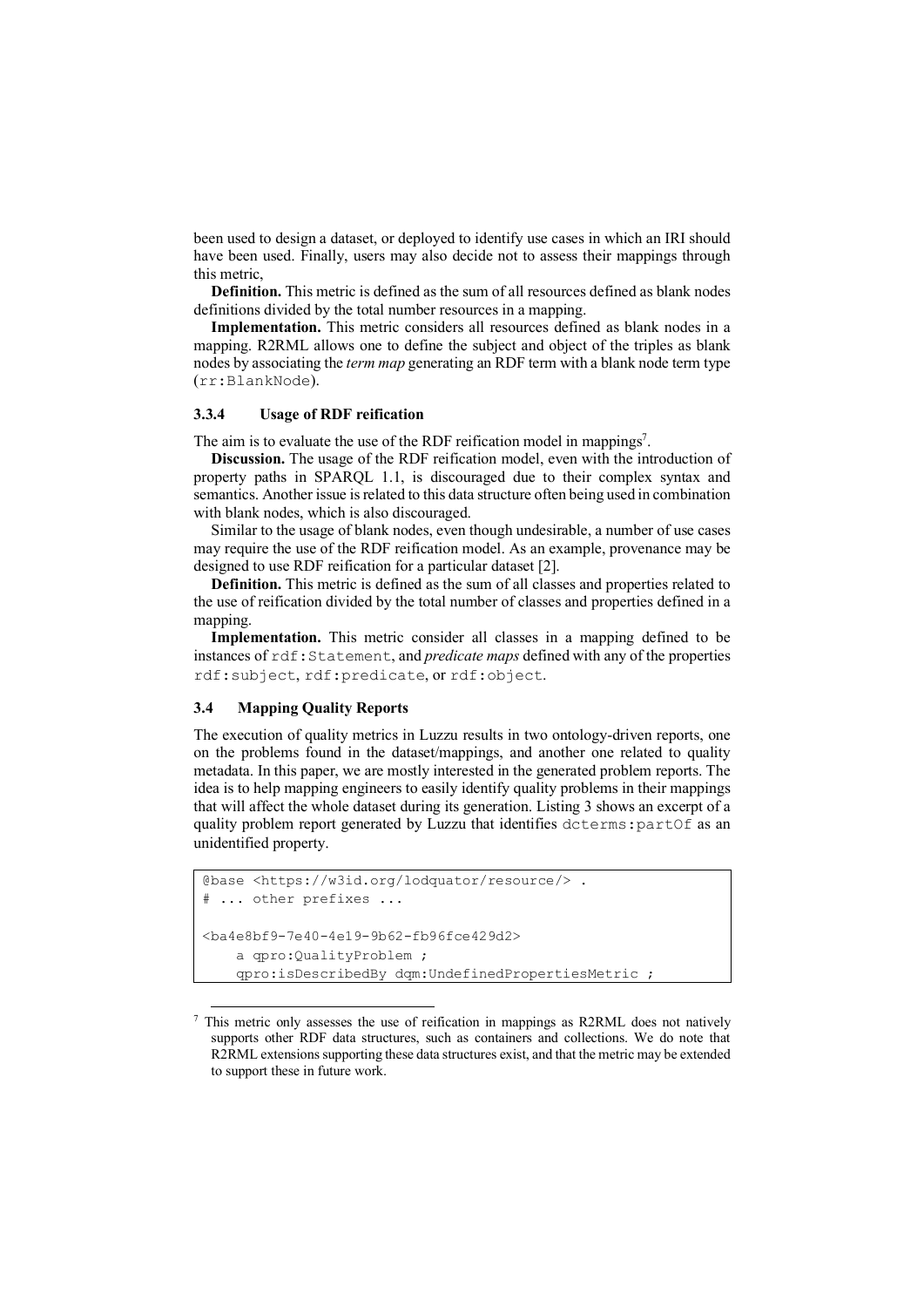```
 qpro:problemStructure qpro:ModelContainer ;
     qpro:problematicThing <469a3186-8d9f-48e3-9027-
8458d887dca8> .
<469a3186-8d9f-48e3-9027-8458d887dca8>
   qpro:exceptionDescription dqm-prob:UndefinedProperty ;
  ex:undefinedProperty dcterms:partOf ;
  ex:onMapping <../TriplesMapPublications> ;
```
**Listing 3:** Excerpt of a problem report generated by Luzzu

This semantically structured report can be used within mapping editing frameworks, such as the Jigsaw Puzzle for Representing Mappings (Juma) [12]. Juma is capable of representing Linked Data mappings through a block-based metaphor. Where the Juma Uplift application [13], one of its implementations, allows for the definition of mappings through an abstract block-based interface which generates mappings in multiple distinct mapping languages. Figure 1 illustrates a snippet from the Juma Uplift application [13], presenting how problematic parts of the mappings may be highlighted to the user in order to show that the current mapping will output datasets of lesser quality. Combining Luzzu's semantic quality problem reports with Juma will enable data providers to identify and improve their mappings in order to produce high quality datasets at design time.



**Figure 1:** Snippet from the Juma Uplift application showing that the predicate dcterms:partOf is an undefined property.

## **3.5 Discussion**

It is important to note that not all inconsistencies found in a particular dataset can be identified and fixed at mapping level. For instance, a number of issues depend on the input data (such as missing information) or is related to information that is not available in the mapping (such as the available serialization formats). As an example, a mapping may define the object of the triples to have a specific datatype. By only considering the information contained in the mapping no issues can be identified, however, violations may still occur when the mapping is executed to produce the final dataset. In this sense, the proposed approach does not replace existing quality assessment frameworks, and instead extends them to also cover the data generation and publication process. As mentioned, the main goal of our approach is to allow data providers in discovering and fixing mistakes by considering all the information available in the mapping so that any violations may be repaired before these are propagated to the final datasets.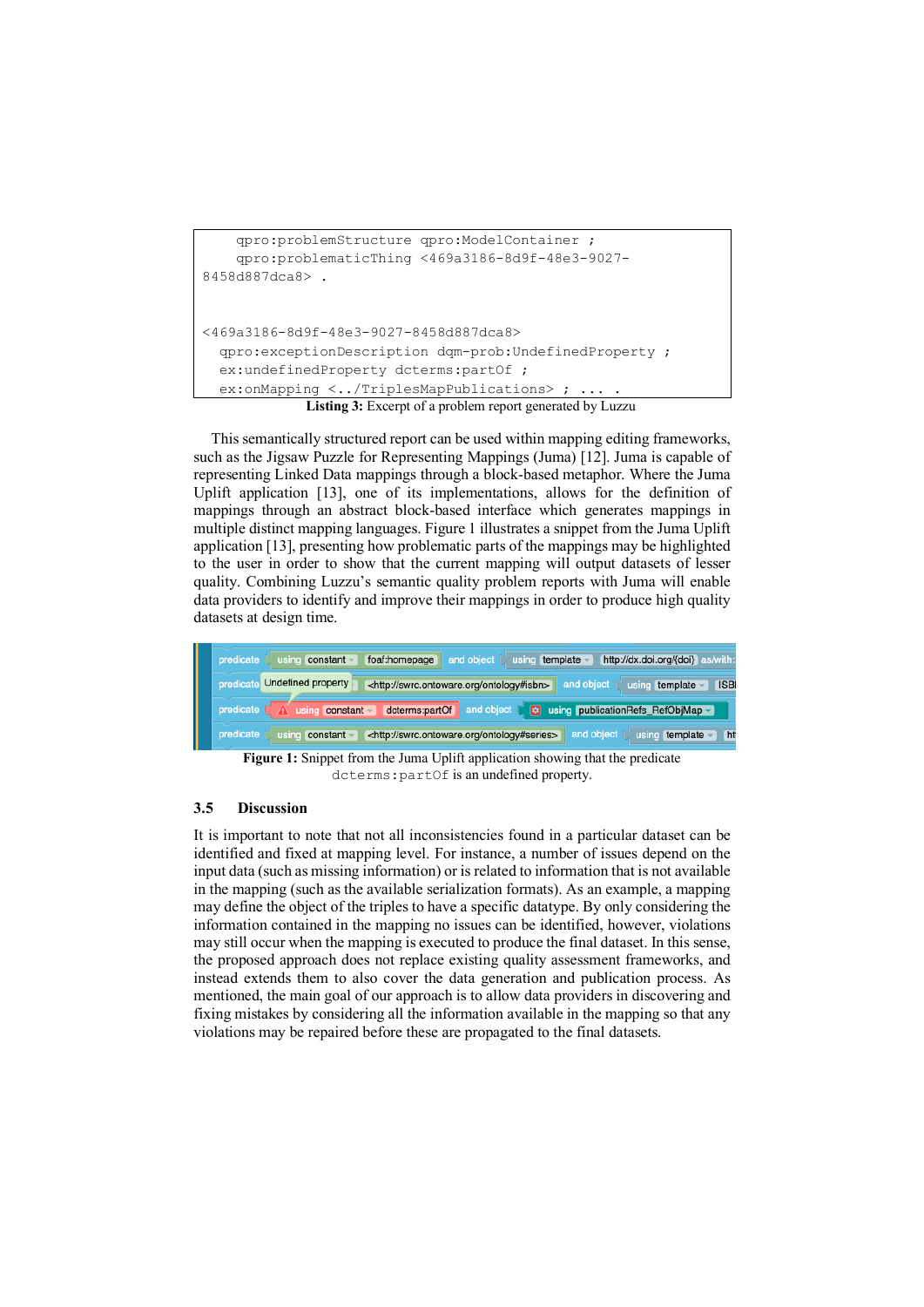# **4 Evaluation**

This section presents preliminary results of an experiment evaluating our proposed approach to assess R2RML mappings. Two real world use cases were used in this evaluation, one set of mappings devised by the MusicBrainz project, and another used in the DBLP bibliography dataset.

#### **4.1 Use cases**

We have evaluated the proposed framework using the following two use cases.

**MusicBrainz.** MusicBrainz<sup>8</sup> is an open music encyclopedia containing information about artists, releases and recordings. A set of 12 R2RML mappings used to generate the dataset are also available<sup>9</sup>.

**DBLP.** The Computer Science bibliography (DBLP) collects open bibliographic information from major computer science journals and proceedings. The original DBLP mappings are defined using D2RQ [10], which have been converted to R2RML and published in [3].

### **4.2 Results**

Table 1 presents the results of the data quality metrics described in Section 3 applied for the use cases mappings of the MusicBrainz and DBLP use cases.

| <b>Mapping Quality Metric</b>        | <b>MusicBrainz</b> | <b>DBLP</b> |
|--------------------------------------|--------------------|-------------|
| <b>Usage of undefined classes</b>    | 66.6%              | 40%         |
| <b>Usage of undefined properties</b> | 82.6%              | 76.9%       |
| <b>Usage of blank nodes</b>          | 100%               | 100%        |
| <b>Usage of RDF reification</b>      | $100\%$            | 100%        |

**Table 1:** Mapping quality assessment results

These results show that none of the mappings in our use cases make use of the RDF reification model or blank nodes. The results related to metrics evaluating the usage of undefined classes and properties show that, for the MusicBrainz use case, 33.4% of the classes and 17.4% of the properties are undefined (i.e. classes and properties which were not possible to dereference them against their namespace). For the DBLP use case, 60% of the classes and 23.1% of the properties were found to be undefined.

Upon further inspection, the mapping expressing the conversion of music records according to tags contains all the undefined classes and properties identified by our quality assessment. This mapping uses the Modular Unified Tagging Ontology [11], which provides a vocabulary to describe tags. The IRI (http://purl.org/muto/core#) used in the mapping, however, does not return the formal specification of the ontology.

In relation to the DBLP use case, we identified that one of the vocabularies (http://swrc.ontoware.org/ontology#), which is used in the version of the mapping published in [3], is not available. The quality metric assessing the usage

 <sup>8</sup> https://musicbrainz.org/

<sup>9</sup> https://github.com/metabrainz/MusicBrainz-R2RML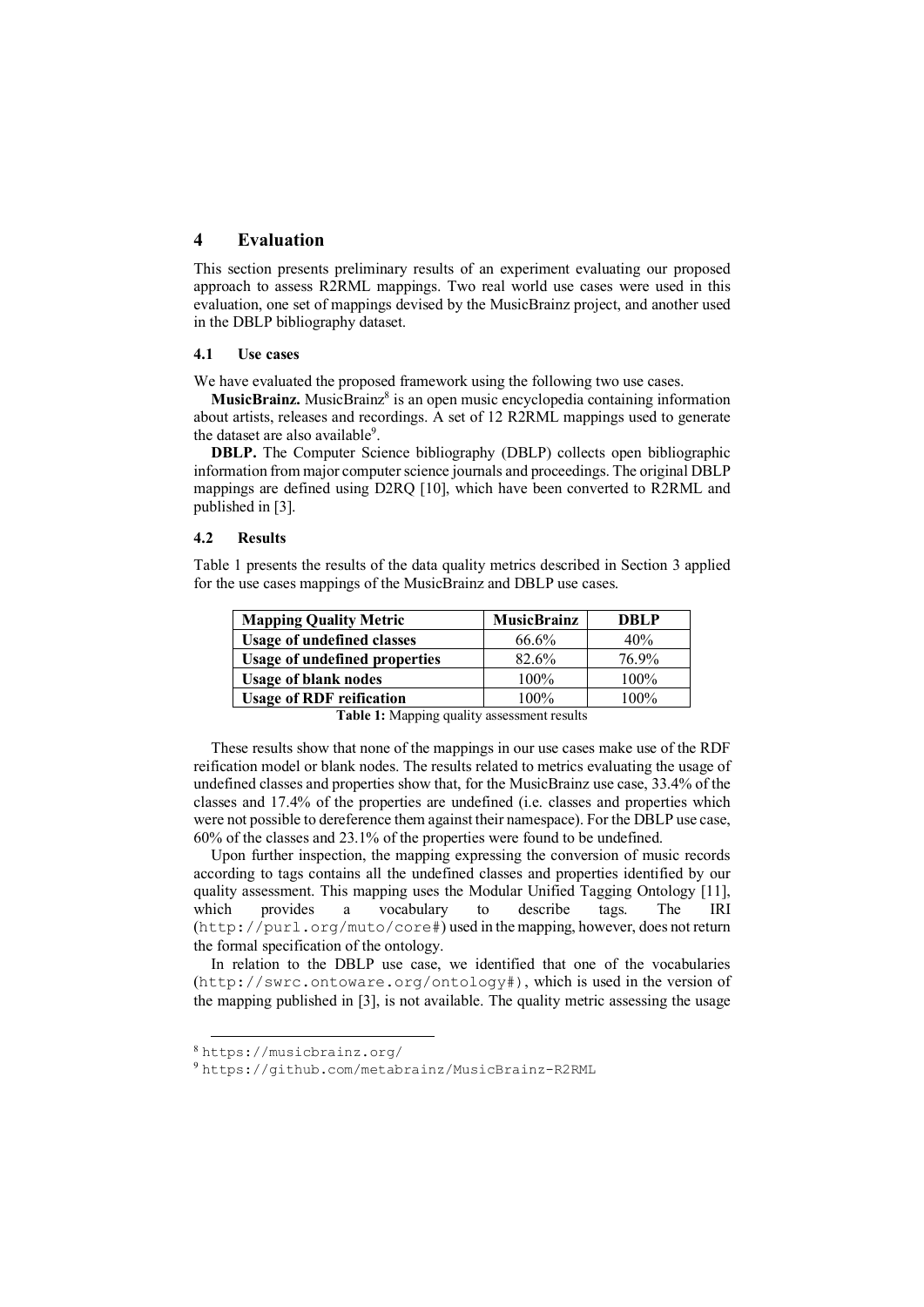of undefined properties has also identified two other violations. These are related to the mapping defining the ontology properties dcterms:partOf and dcterms:tableOfContent which were discovered to be undefined when dereferencing them against their namespace. After analyzing the DC Terms vocabulary (http://purl.org/dc/terms/), we have noticed that the mapping contains a typo and that the properties dcterms:isPartOf and dcterms:tableOfContents should have been used instead.

# **5 Related Work**

A number of quality assessment frameworks have been proposed in literature to assess the Web of Data. For instance, Flemming [14] provides a simple web user interface and a step-by-step guide that aids users in assessing the data quality of a resource using a set of pre-defined metrics. LiQuate [15] is a quality assessment tool based on Bayesian Networks. The tRDF framework [16] provides a number of trust assessment metrics that determine the trustworthiness of RDF statements. LinkQA [17] is an assessment tool that measures the quality of a dataset using network analysis measures. Sieve [11] uses metadata about named graphs to assess data quality. RDFUnit [18] provides testdriven quality assessment for Linked Data through the SPARQL query language. SHACL [19] is the W3C Recommendation language for validating datasets against a set of conditions. Finally, Luzzu [7] is a quality assessment framework whose rationale is to provide an integrated platform that is scalable, extensible, interoperable and customizable. Moreover, Luzzu has been used to evaluate a number of datasets available in the Linked Open Data cloud [2].

The aforementioned approaches were designed to assess the quality of the (resulting) RDF datasets. Nonetheless, a number of errors found in such datasets may have been introduced at mapping level [3]. A single mapping error could have a great impact on the resulting dataset, where, for instance, an error applied to an input source containing 1000 rows would result in potentially 1000 violations in the final dataset. To our knowledge, only one approach has proposed the quality assessment of mappings [3], which is also done through the use of an existing quality assessment framework. This approach uses RDFUnit to create test cases which validate a mapping against the vocabularies and ontologies defined in the mapping. As mentioned, RDFUnit relies on the SPARQL query language in order to execute its test cases. In other words, not all quality metrics can be assessed by RDFUnit, such as the ones previously described in this paper. As an example, the assessment of undefined classes and properties cannot be computed by RDFUnit as SPARQL does not deference resources natively.

The novelty of our approach lies in proposing the use of quality metrics commonly used to evaluate RDF datasets to assess the processes that produced these datasets i.e. the mappings. Moreover, by extending Luzzu, we also allow for others to implement their own mapping quality metrics while reporting on the results of the quality assessment of their mappings through an ontology-driven approach. Similarly to the work presented in [20], the semantic description of quality reports can be used in combination with visualization and editing tools – where problems identified in ontologies and datasets can be presented to users. When mapping non-RDF resources to RDF, one may use, as mentioned in Section 3, the Juma [12] approach. In this case, the quality reports generated by the proposed Luzzu extension can be integrated to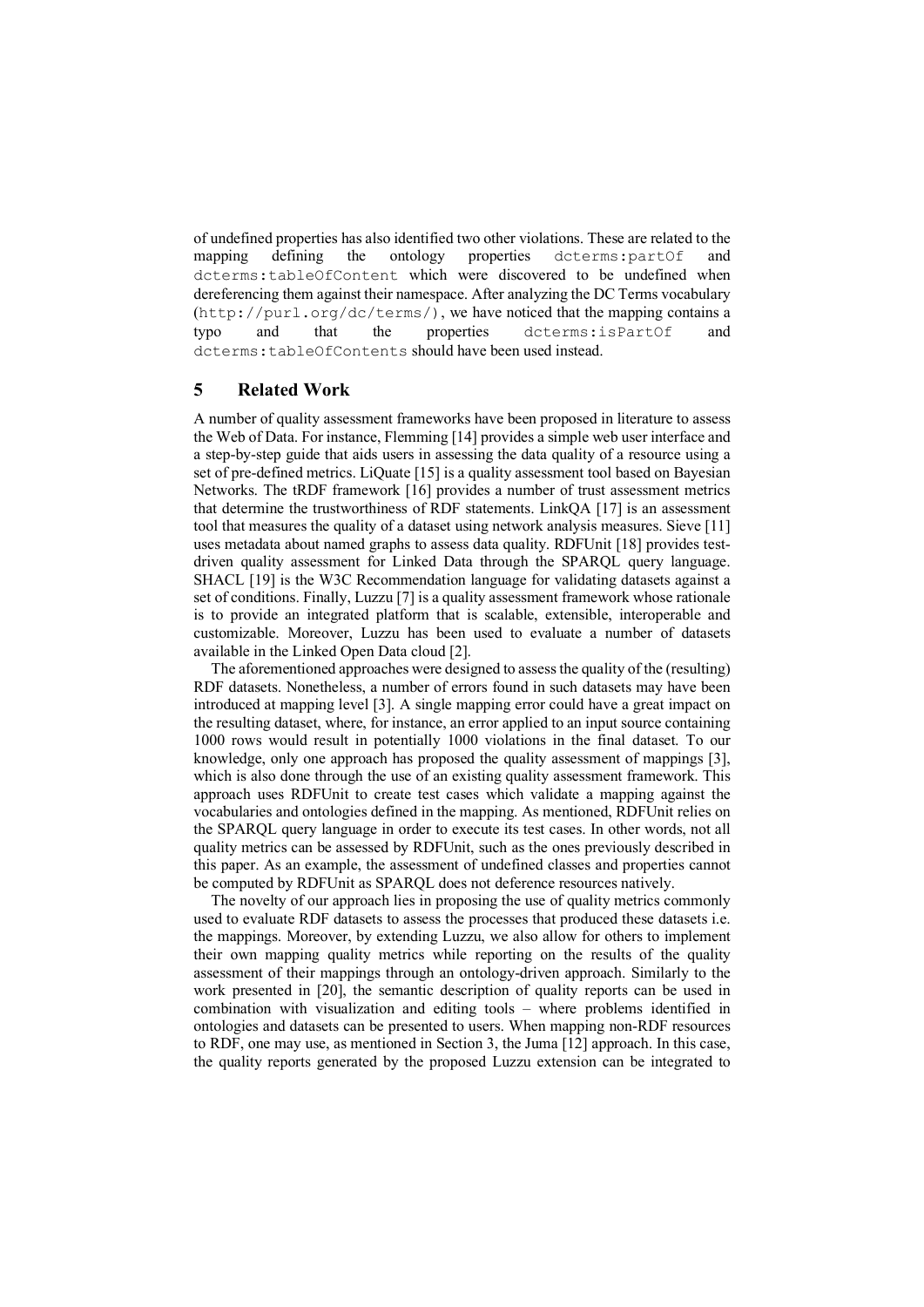mapping editors. This integration would allow for violations and inconsistencies identified by the assessment of mappings to be presented to users prior to the generation and publishing of RDF datasets. Moreover, this integration would also allow for the quality of mappings to be assessed at design time (i.e. as the mappings are created by data providers with immediate feedback).

# **6 Conclusions and Future Work**

While several quality assessment frameworks have been proposed, in most cases, such approaches remain independent of the mapping process, being executed by third parties rather than the data providers. This study tackles this issue by proposing an approach which allows one to assess the quality of the artefacts commonly used to generate RDF datasets – the mappings. This mapping quality assessment allows data publishers in evaluating their datasets prior to its generation and publishing, where each mapping violation potentially leads to multiple violations in the resulting dataset. We have also presented an implementation of the approach which extends an existent Linked Data quality assessment Framework, namely Luzzu. Preliminary results from an evaluation using two real world use cases proves the feasibility of the approach for the implemented quality metrics.

Future work includes the implementation of other metrics related to other quality categories and dimensions, such as the ones described in [1], reports explaining the issues identified in a mapping, and metrics that specifically evaluate the quality of mappings, such as mapping completeness – which would assess, for instance, the extent to which a dataset is being mapped. Future work also includes supporting mappings expressed in other mapping languages, such as RML [9]. RML is an extension of the R2RML mapping language to support other data formats, such as XML, JSON, amongst others. The integration of the assessment of mappings to editors and visualization tools, such as Juma, is also left as future work.

**Acknowledgements.** This paper was supported by the Science Foundation Ireland (Grant 13/RC/2106) as part of the ADAPT Centre for Digital Content Technology (http://www.adaptcentre.ie/) at Trinity College Dublin.

# **References**

- 1. Zaveri, A., Rula, A., Maurino, A., Pietrobon, R., Lehmann, J., Auer, S.: Quality assessment for Linked Data: A Survey. In: Semantic Web (2016). https://doi.org/10.3233/SW-150175.
- 2. Debattista, J., Lange, C., Auer, S., Cortis, D.: Evaluating the quality of the LOD cloud: An empirical investigation. Semant. Web. (2018). https://doi.org/10.3233/SW-180306.
- 3. Dimou, A., Kontokostas, D., Freudenberg, M., Verborgh, R., Lehmann, J., Mannens, E., Hellmann, S., Van de Walle, R.: Assessing and Refining Mappings to RDF to Improve Dataset Quality. Semant. Web - ISWC 2015 - 14th Int. Semant. Web Conf. Bethlehem, PA, USA, Oct. 11-15, 2015, Proceedings, Part II. (2015).
- 4. Crotti Junior, A., Debruyne, C., Brennan, R., O'Sullivan, D.: An evaluation of uplift mapping languages. Int. J. Web Inf. Syst. 13, 405–424 (2017). https://doi.org/10.1108/IJWIS-04-2017-0036.
- 5. Das, S., Sundara, S., Cyganiak, R.: R2RML: RDB to RDF Mapping Language, W3C